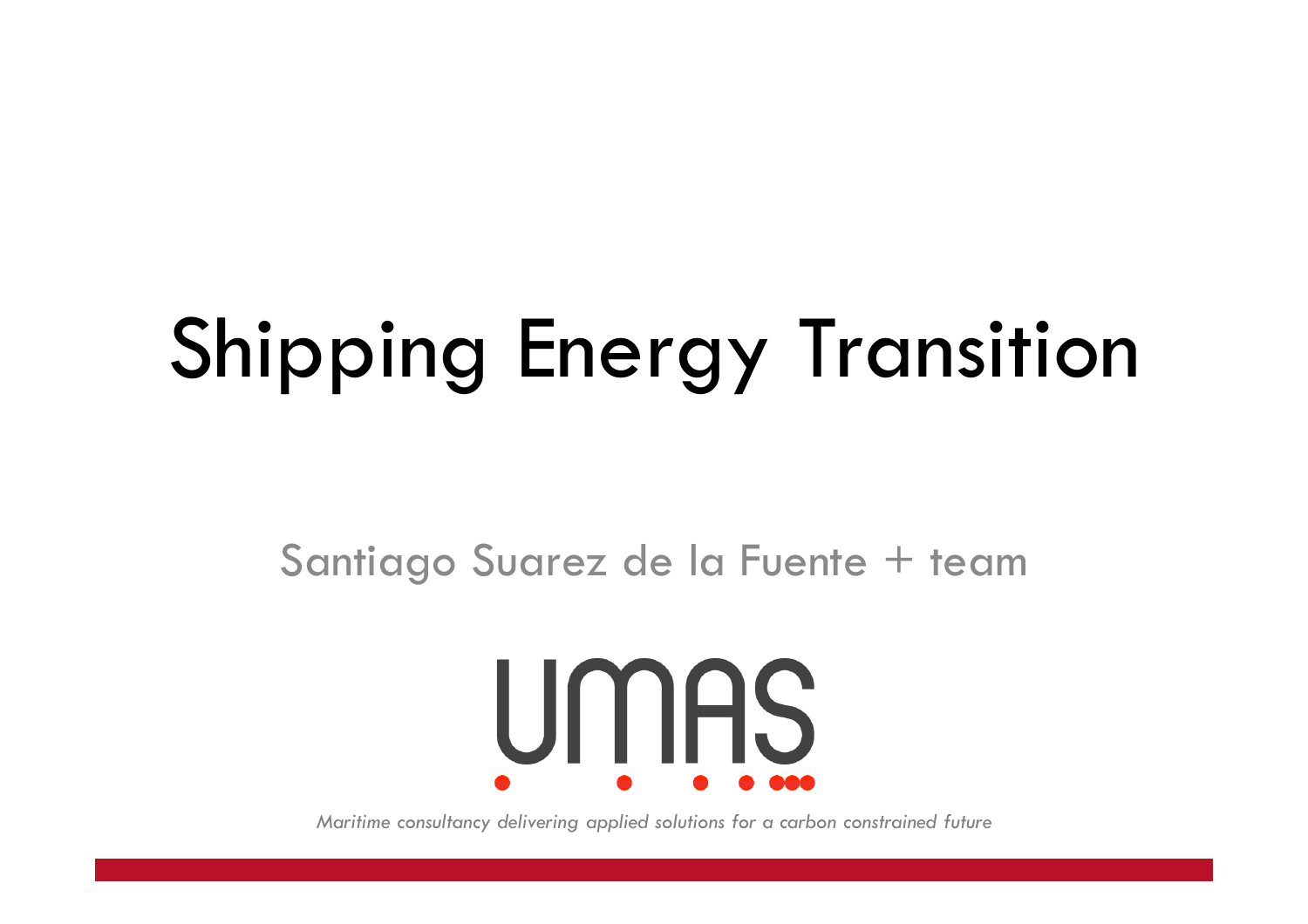## Shipping  $\mathsf{CO}_2$  emissions, trade  $|$ and carbon intensity

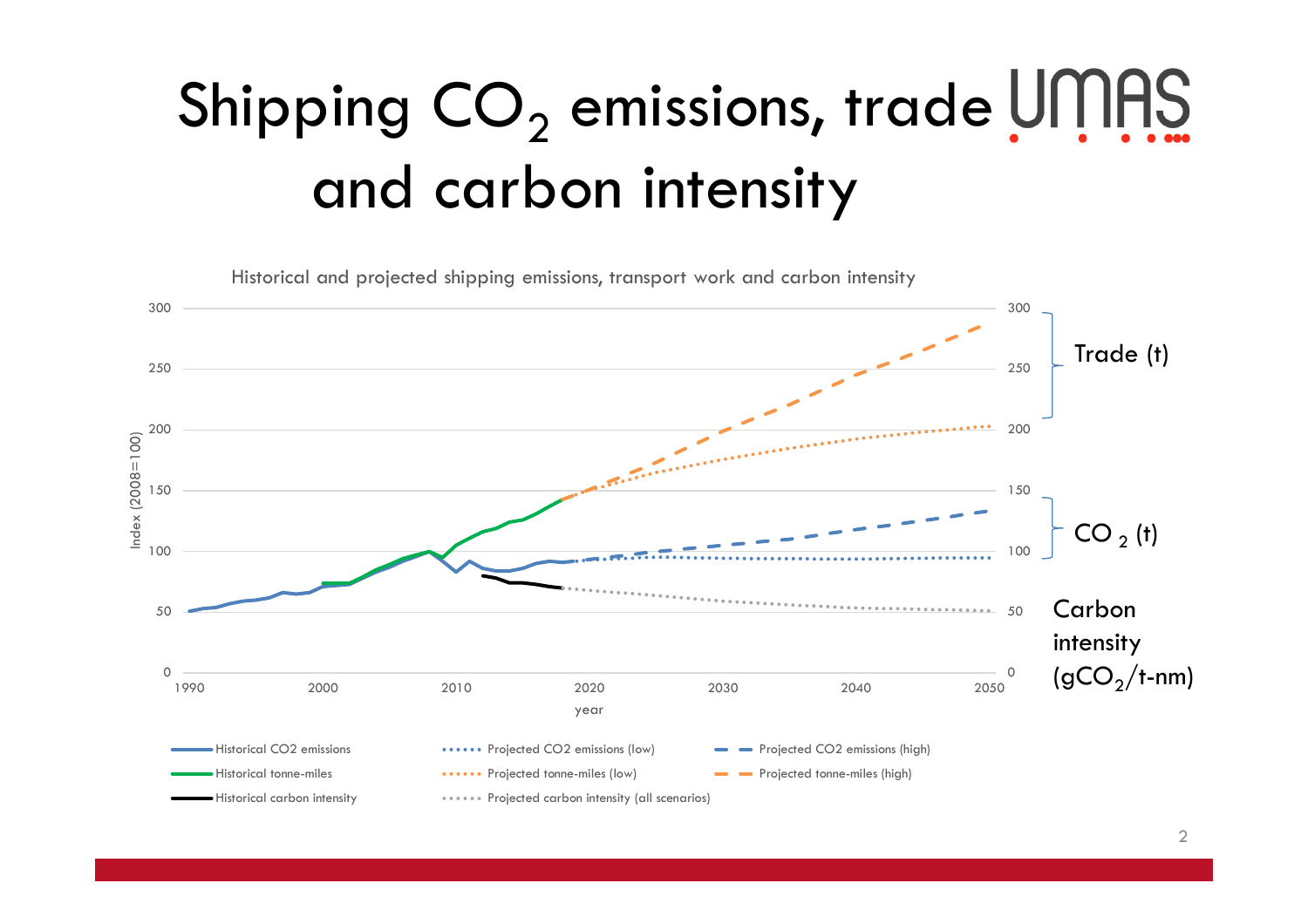#### **IMO Initial Strategy (April 2018)**

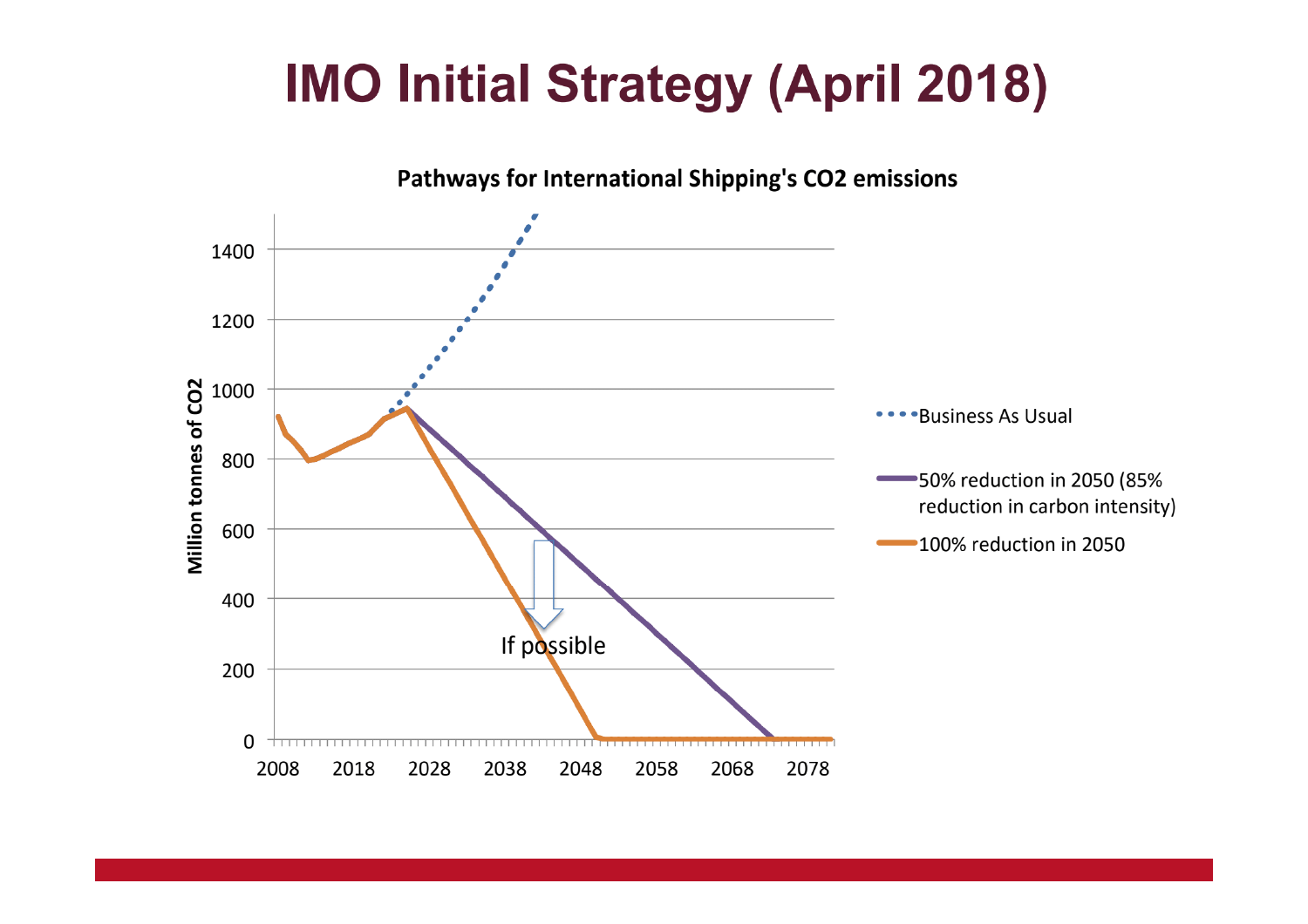#### **Focus of our shipping research and consultancy work**



#### **Evidence of recent trends in energy efficiency**

 Using big data to understand trends and drivers of shipping activity, energy demand/emissions

**Evidence of how the future of energy efficiency/GHG might look** Using models to explore what-ifs for future market and policy

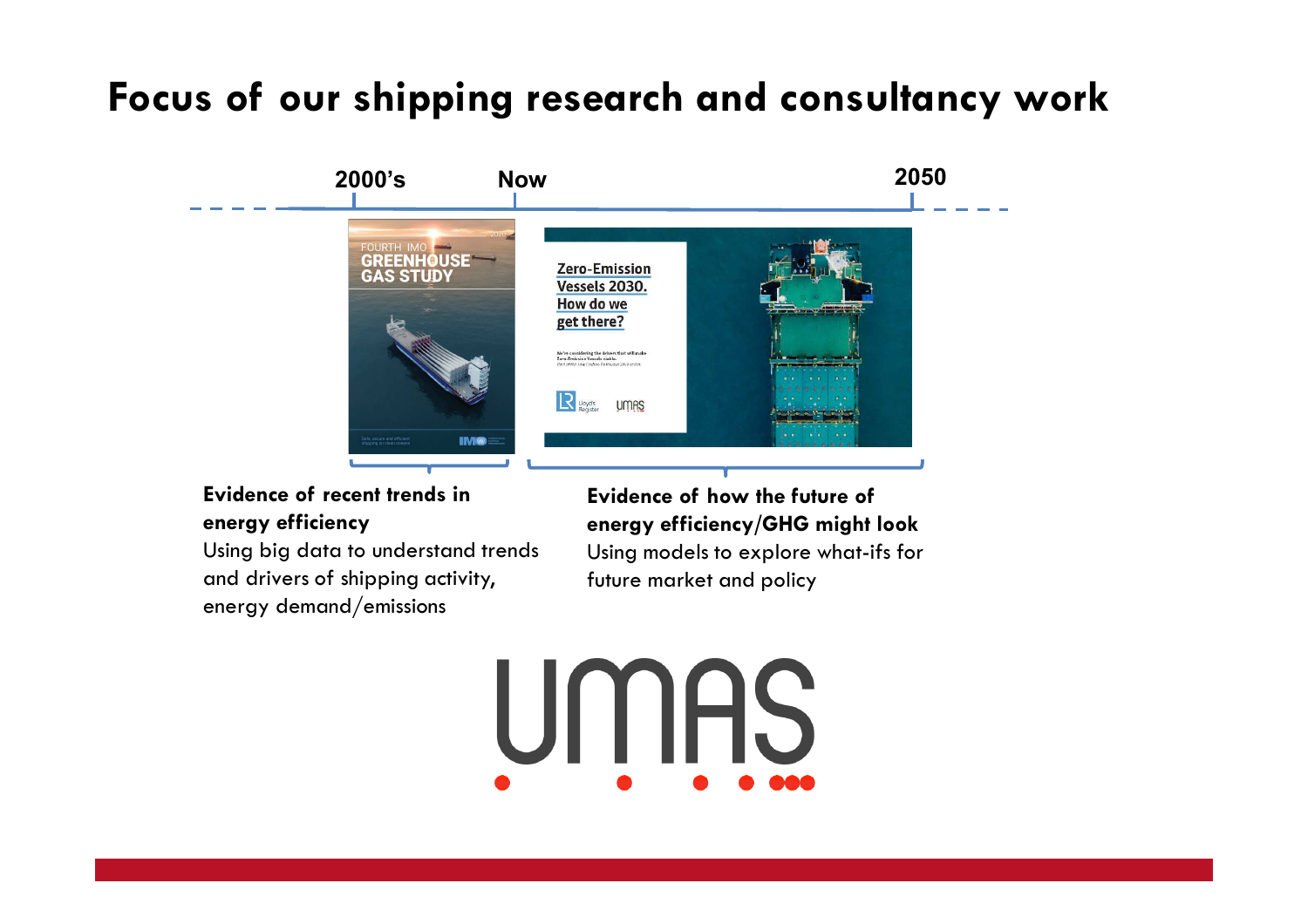#### **Zero-emission fuel adoption 2030-2050 needs to be rapid, irrespective if the target is zero by 2050 or 2070**





Source: UMAS GloTraM (2019), UK Clean Maritime Plan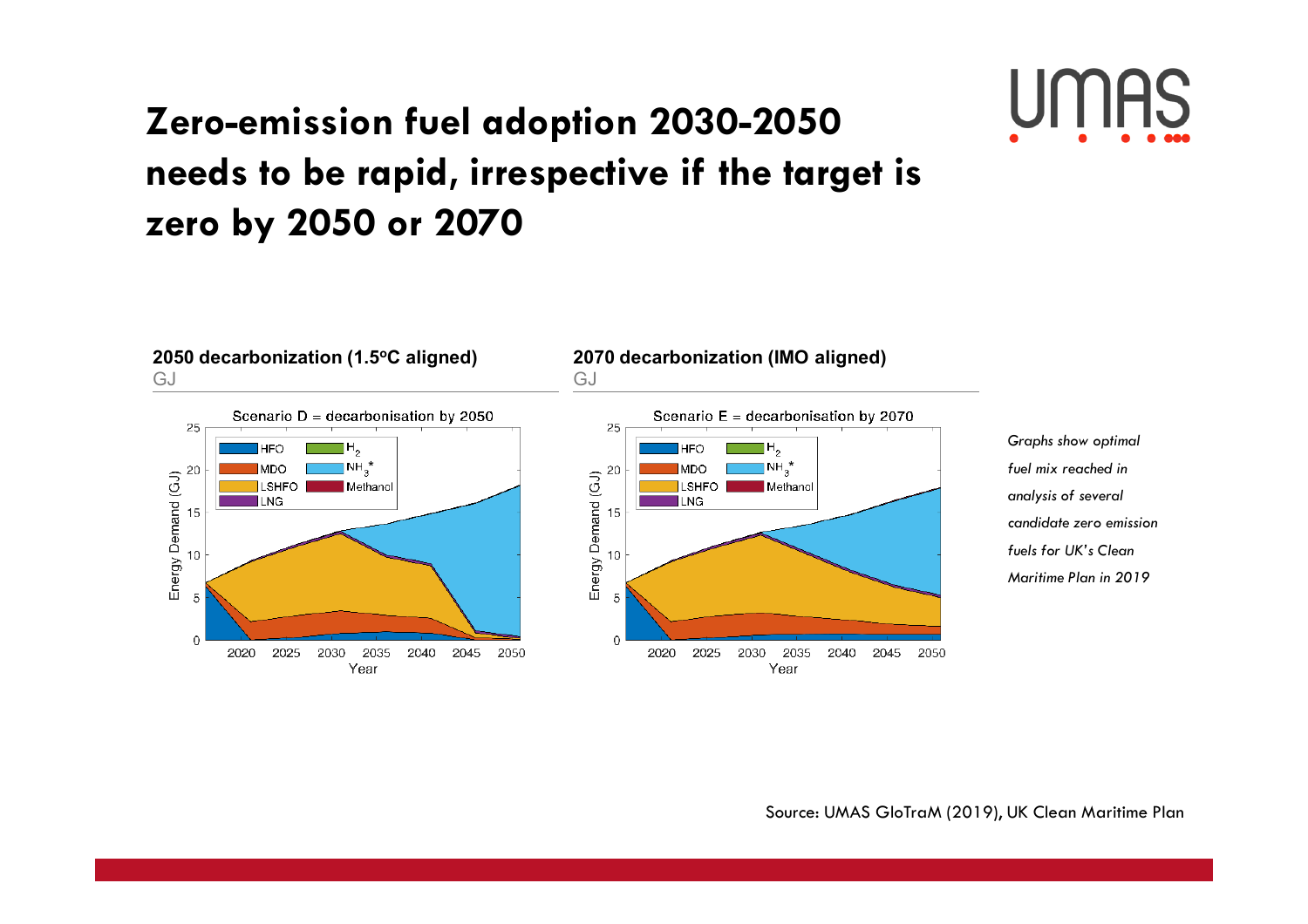### Total cost of operation





 $=$  additional fuel cost  $+$  additional capital cost of mcy  $+$  additional capital cost of storage lost capacity (revenue)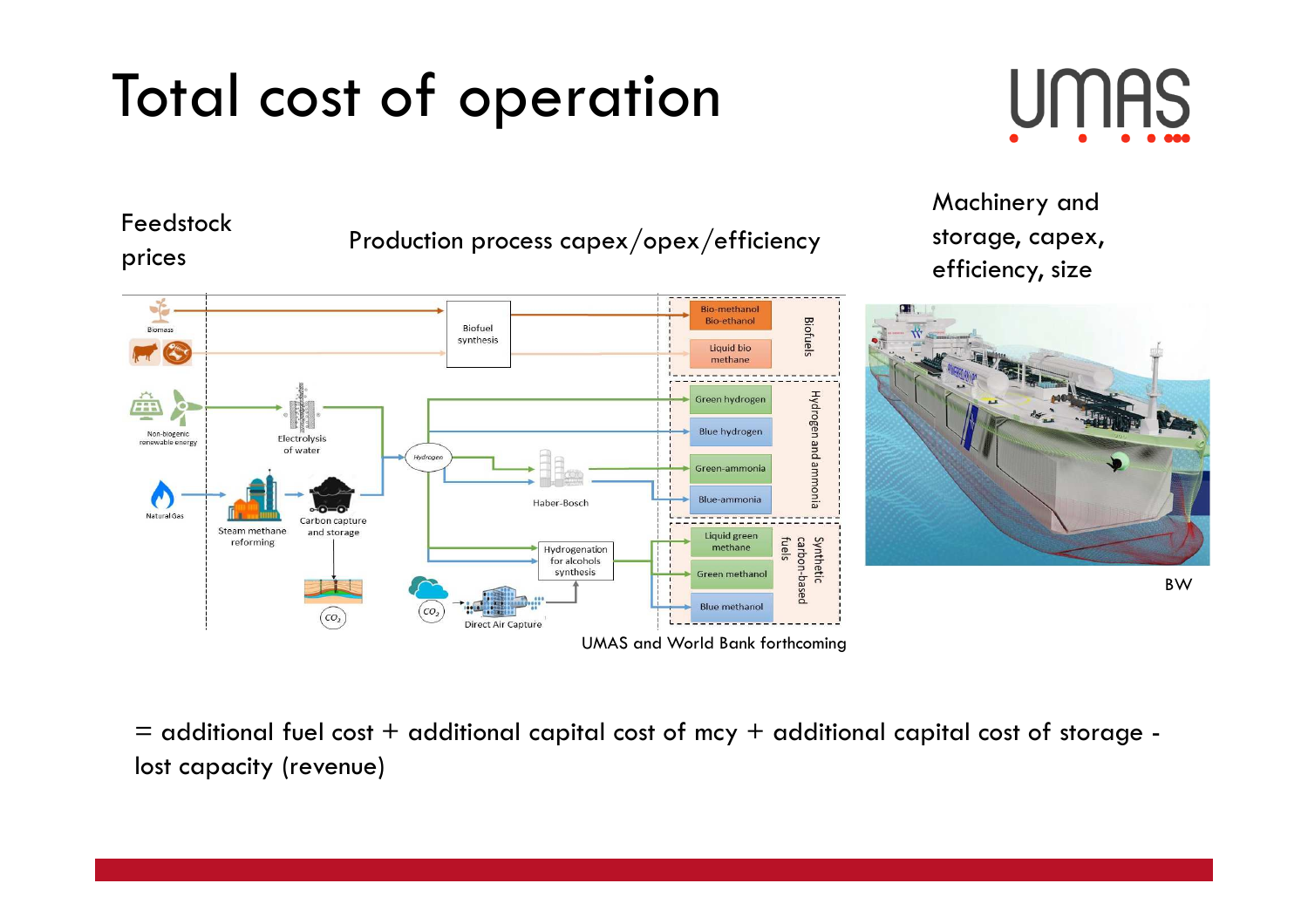#### **High price scenario, 80,000dwt bulk carrier, total annual additional cost**





Biofuel increases in price

NG+CCS fuels consistently cheaper than e-fuel (but not zero)

Ammonia consistently cheaper than synth hydrocarbons,

Hydrogen and e-LNG 20-50% more expensive on total cost basis

Ammonia competitiveness improves with time

LR and UMAS, 2020, Techno-economic assessment of zero carbon fuels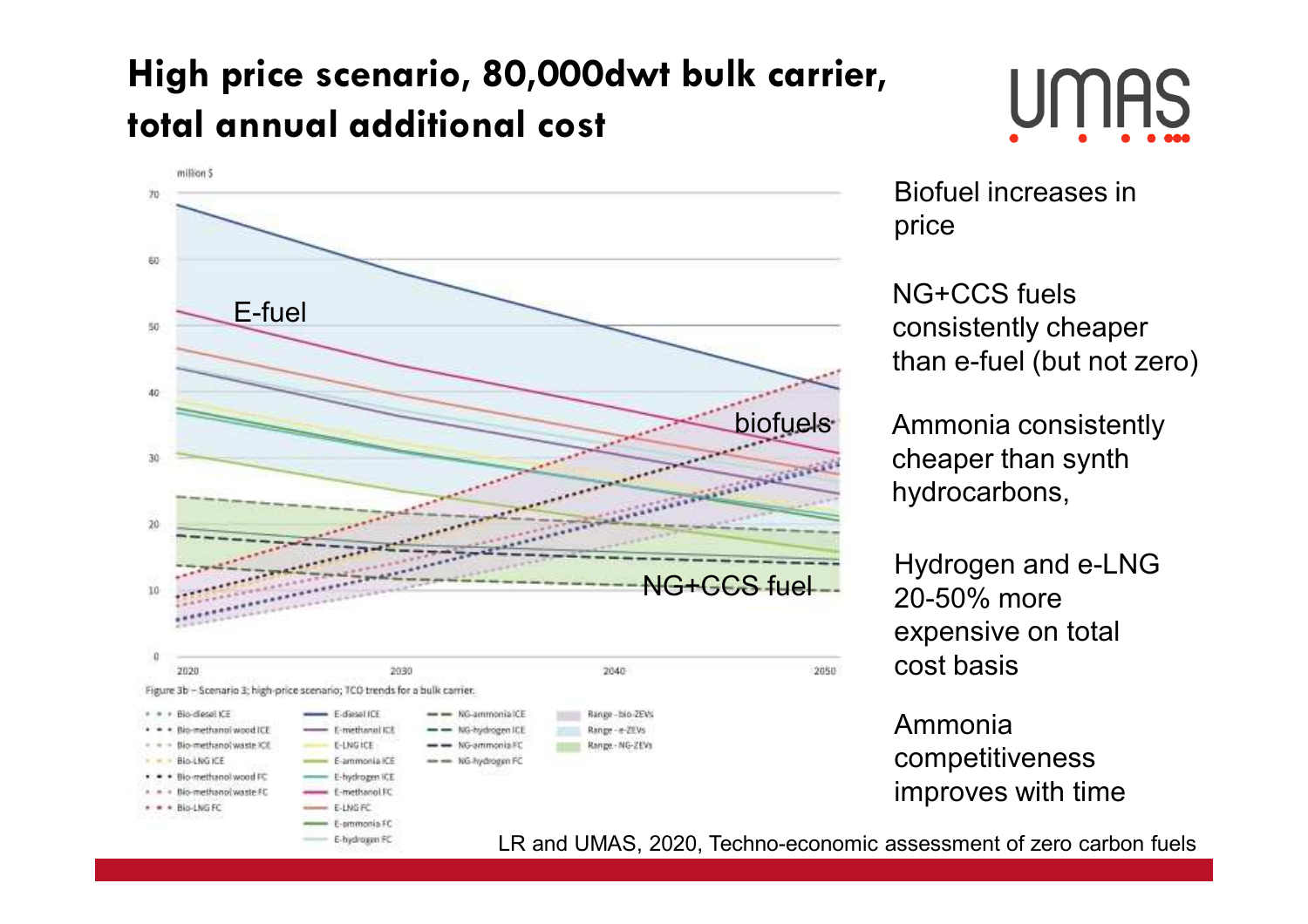#### **Total cost of operation, component costs**





#### 2050 (low price scenario)

Figures 4a - Relative cost implications of ZEV technologies for bulk carrier under low-price scenario and no carbon price.

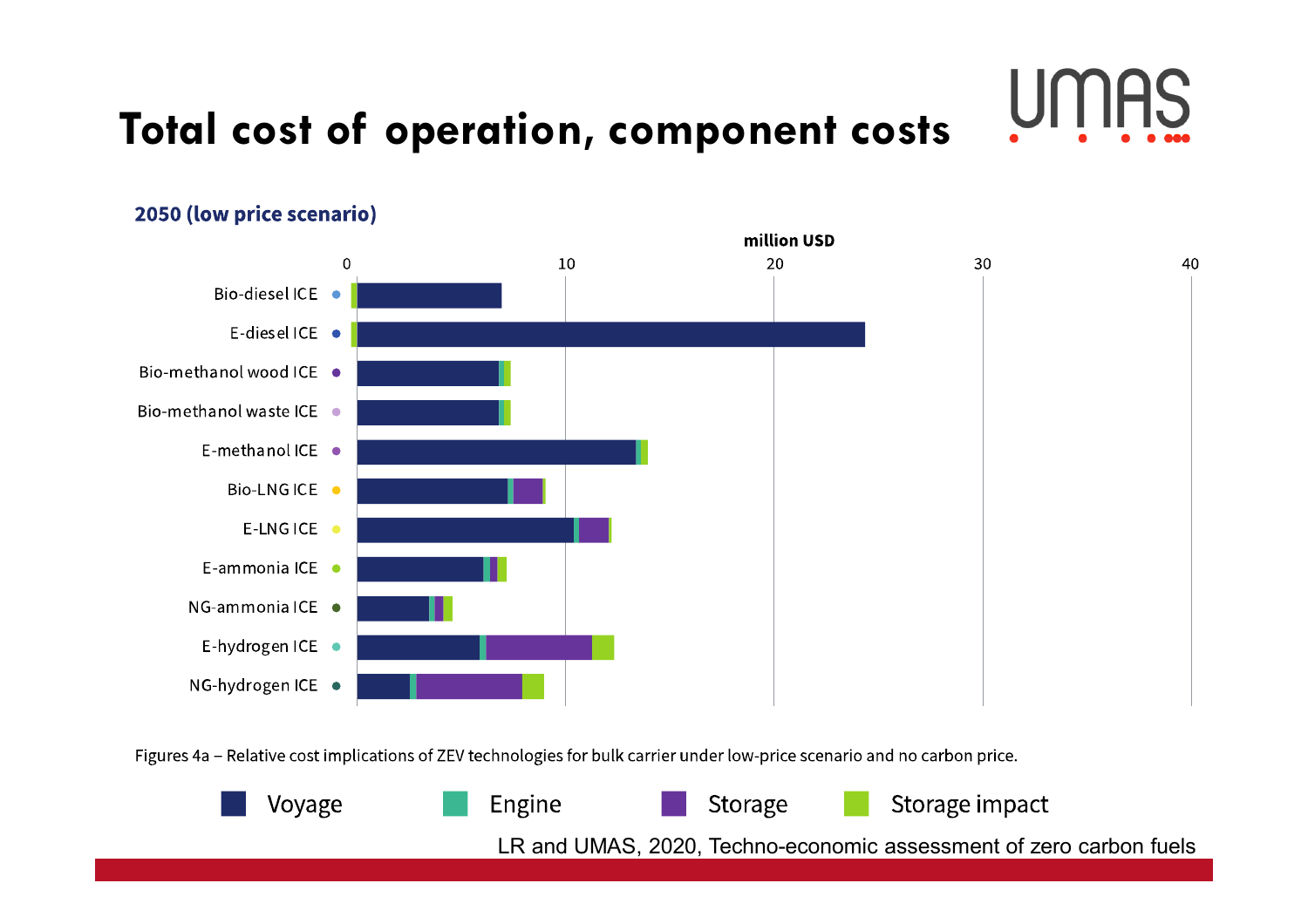

### How might the transition happen?

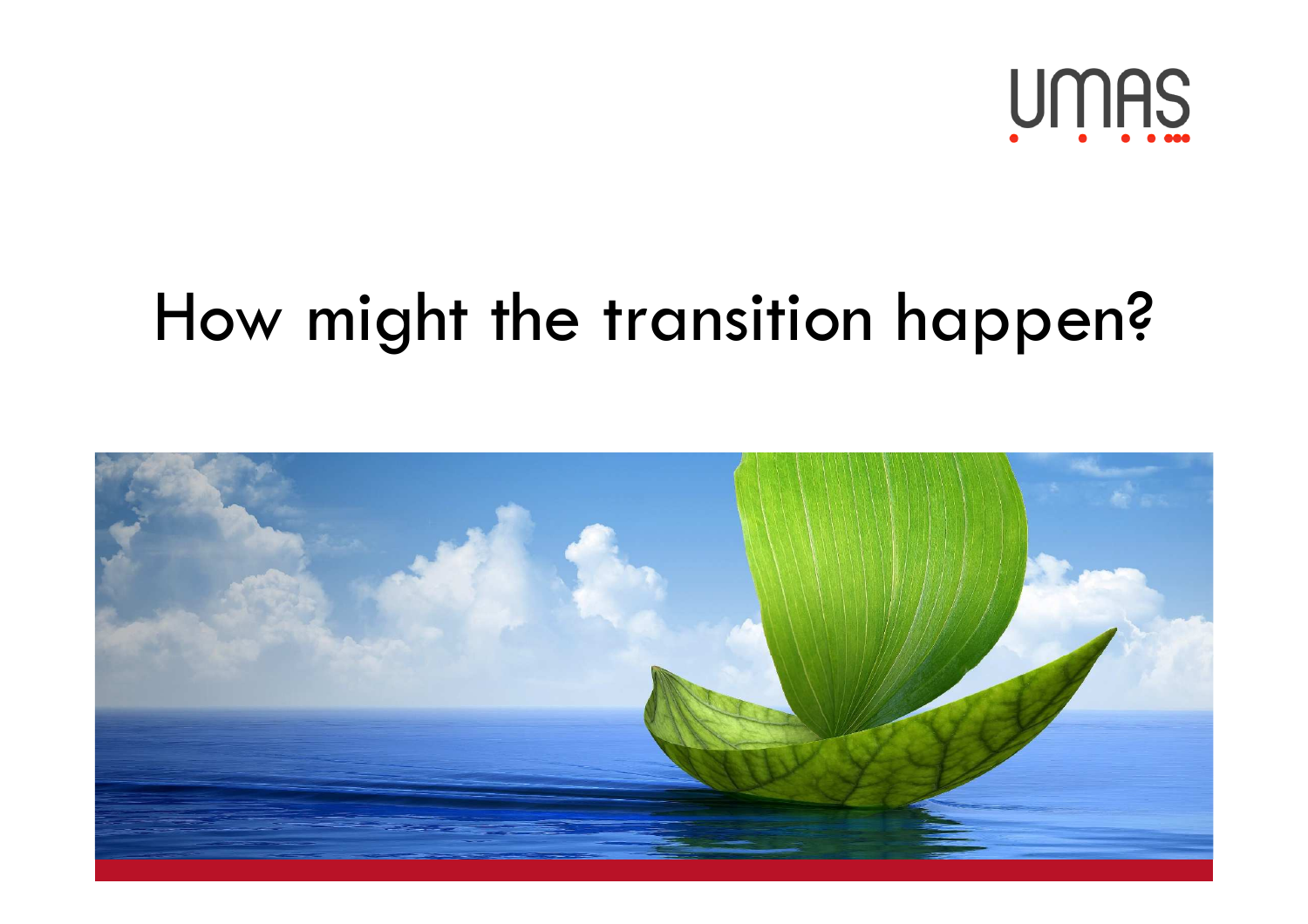### Where will the hydrogen/ammonia come from?



Evaluation of potential for a "first blue then green" hydrogen transition



WB, UMAS (2020) Role and potential of zero-carbon bunker fuels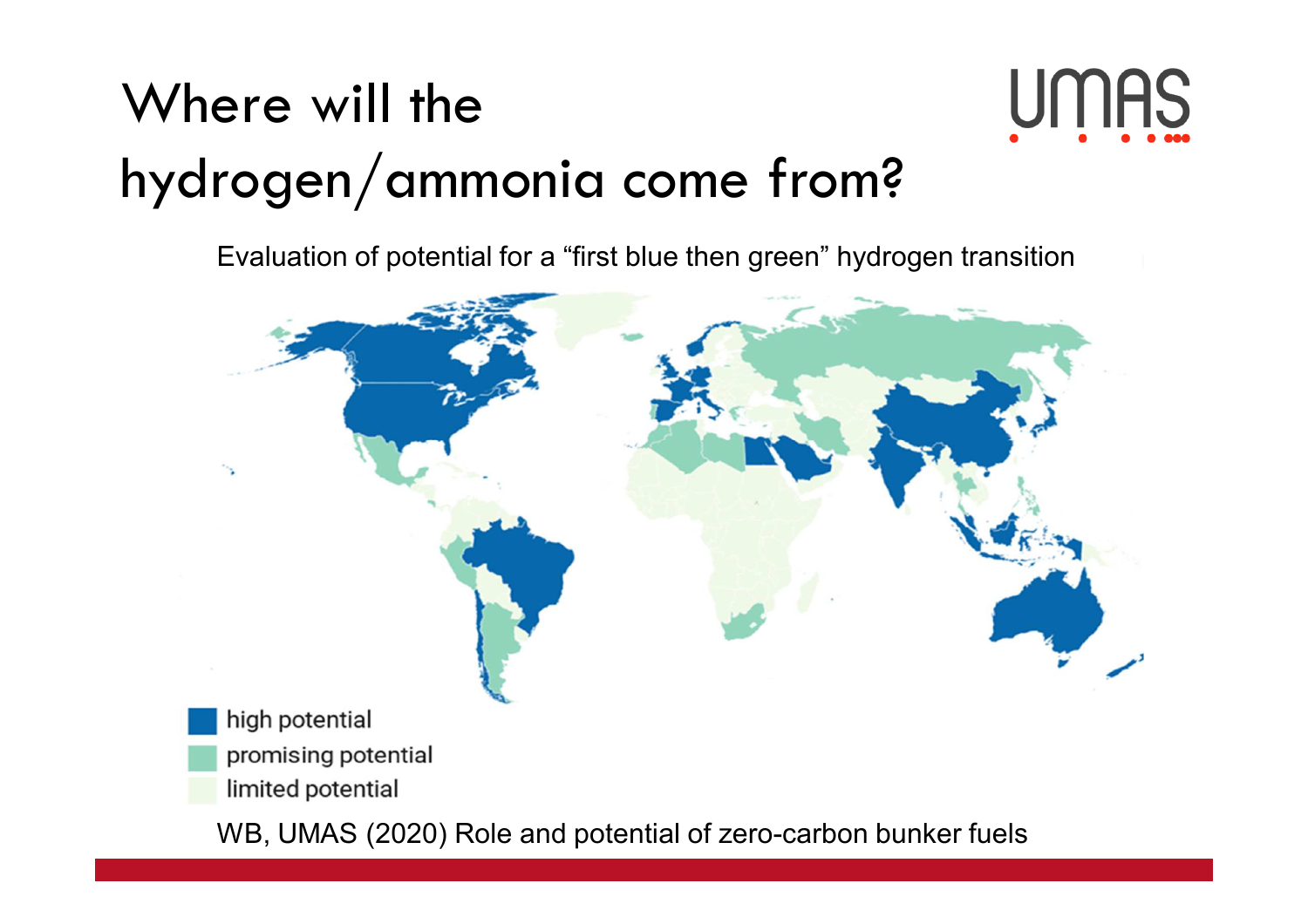#### Based on this, S-curve modelling implies <sup>a</sup> need for  $\sim$  5% of zero emission fuels in international shipping by 2030



- • S-curves generated to match UMAS scenarios as closely as possible
- • Works well for 1.5C scenario. For IMO scenario the implied increase from 27% to 61% in 2046 cannot be fitted to an S-curve, hence a lower value for 2036 is generated here, 11%
- Curves suggest 3-5% needed by 2030. As the IMO-aligned curve produces a too low result for 2036 (11%) it is likely **best to aim for 5% regardless of scenario**

COP Climate Champions and UMAS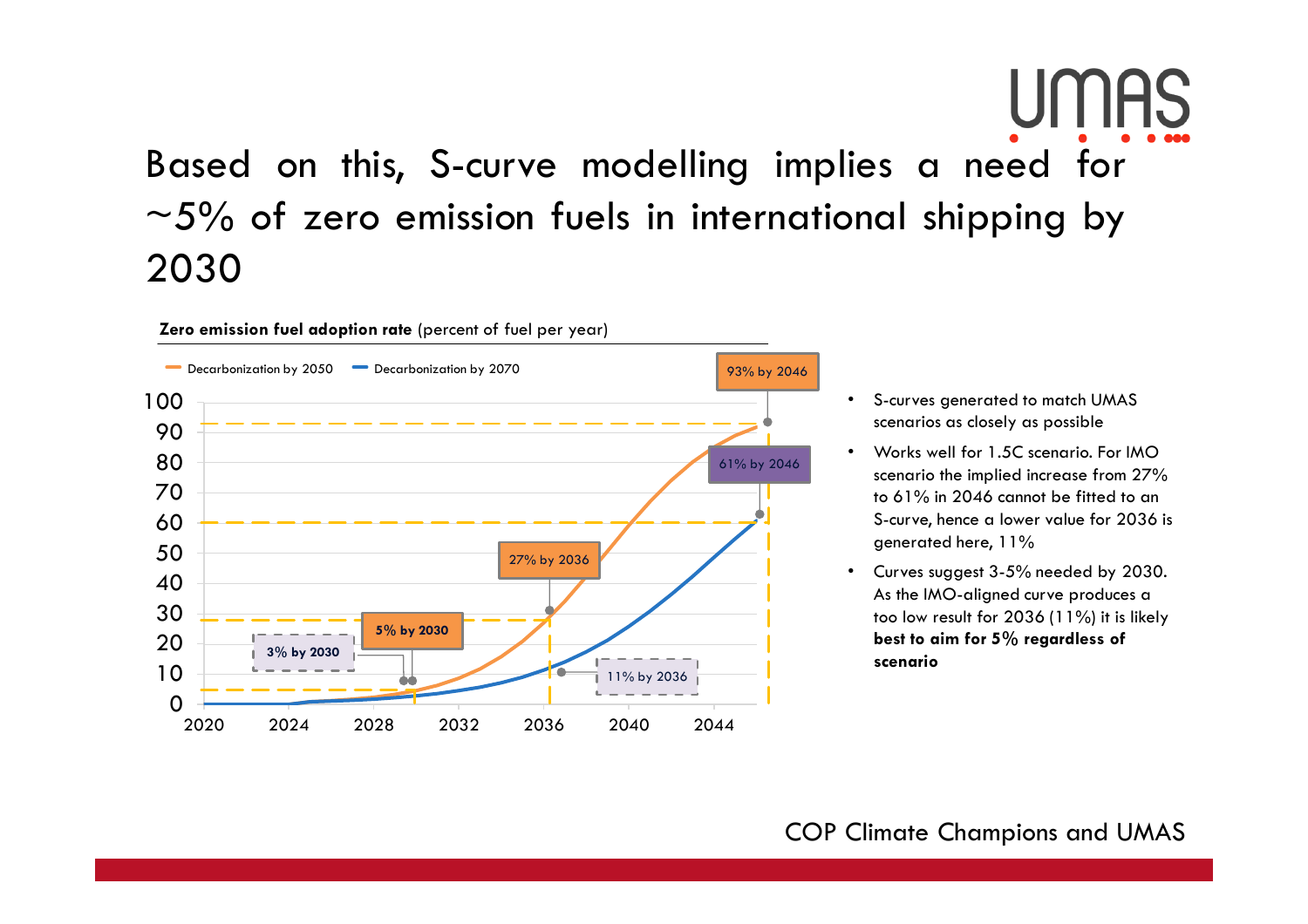### Which ships will want zero carbon fuels?

5% zero-emission fuels in 2030 could be achieved by a combination of container, tanker and domestic shipping

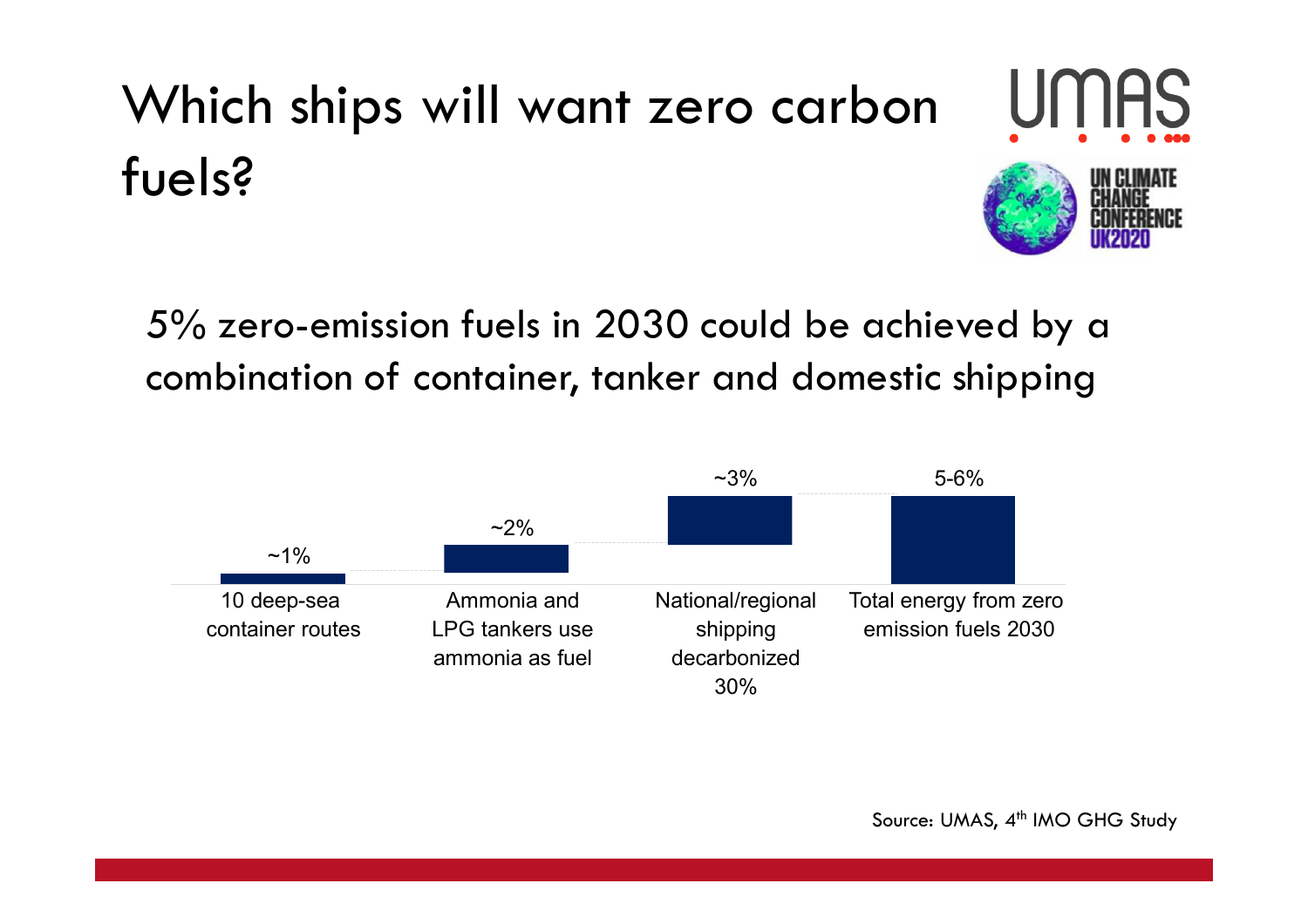## **First mover opportunities can be seized**

- •There is more than enough first mover potential – about  $2x$  – to put shipping on the right track by 2030.
- $\bullet$  Strategies should target routes where complexity is most manageable and fuel supply most feasible.
- • First mover routes can almost by definition be stimulated by individual governments alone or in collaboration.



https://www.globalmaritimeforum.org/press/launch-of-getting-to-zerocoalition-transition-strategy-with-concerted-collaborative-action-fulldecarbonization-of-international-shipping-by-2050-is-doable

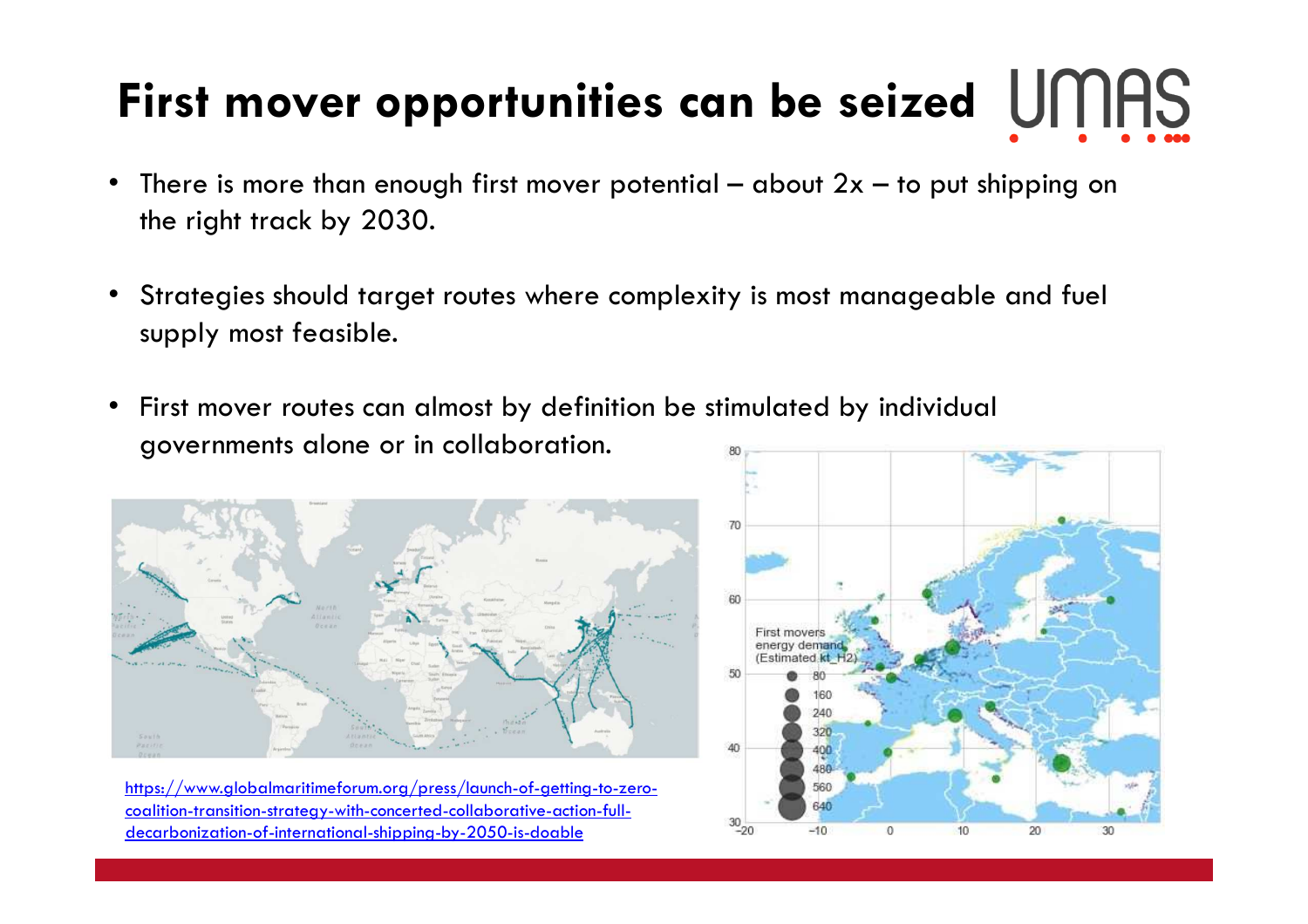# Leadership can emerge from many levels

- • **Individual countries can drive the early stages of the transition**, using policy to pus<sup>h</sup> zero-emission fuels and influencing neighbours and trading partners.
- • **Multiple countries may act in parallel** and in coordination to implement policies and<br>solutions.that.have.areater.impact solutions that have greater impact.
- • **CommitmentsCommitments** on commercial fleet<br>decarbonisation, ports and bunkering decarbonisation, ports and bunkering<br>infrastructure.cnd.creen.finance.con.move infrastructure and green finance can move<br>faster.than.the.IMO faster than the IMO.

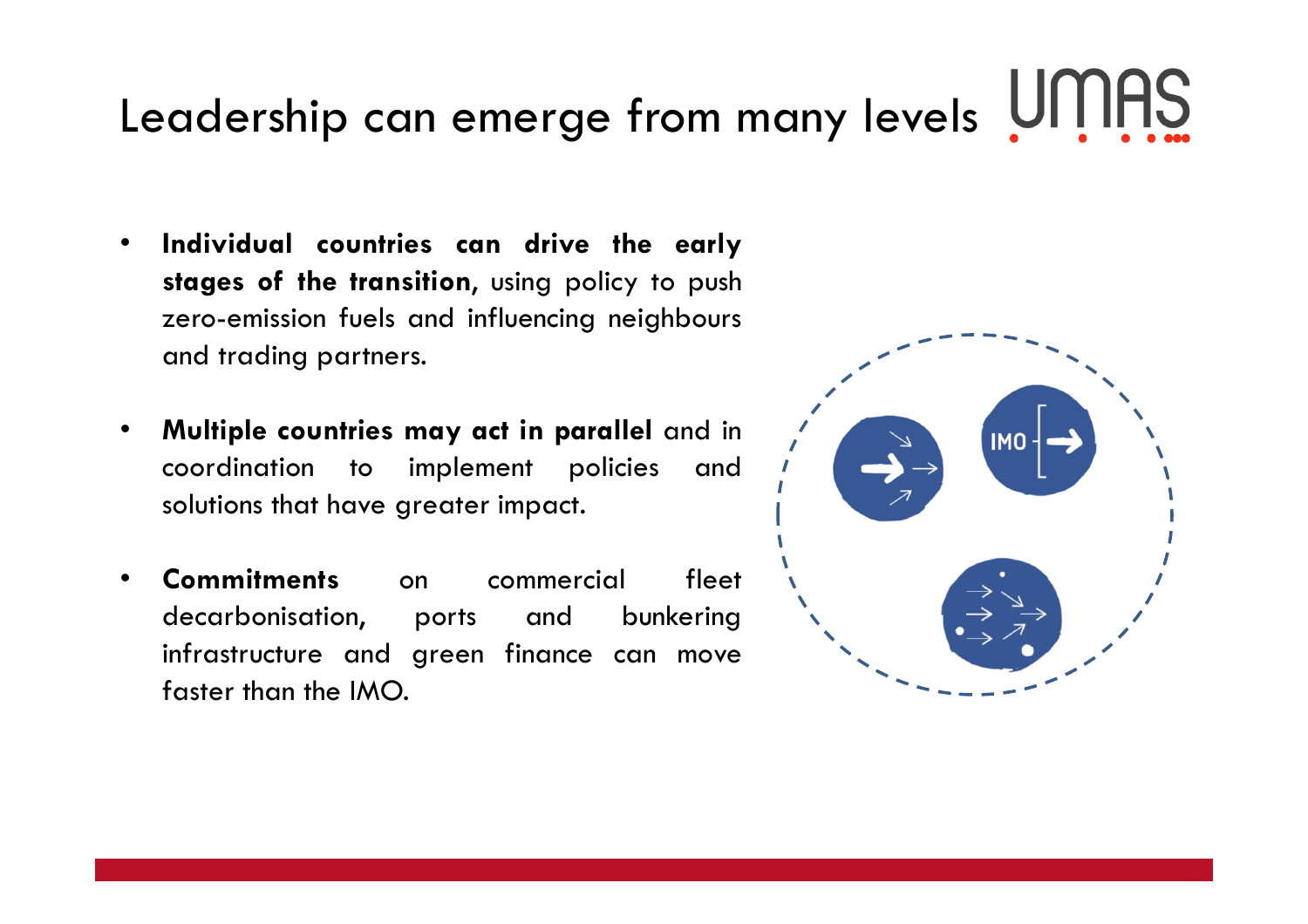# Leadership can emerge from many levels

**PRESS RELEASE** 

**L.A. City Council** adopts **Councilmember Raman's resolution** calling for transition to 100% zero-emission shipping at port of **Los Angeles by 2030** 

#### NOVEMBER 9, 2021

The resolution also requires support for legislation or administrative action to rapidly decarbonize the maritime shipping industry and to create zero-emission shipping corridors along the California coast, the West Coast of the United States, and across the trans-Pacific trade route.

https://shipitzero.org/l-a-city-counciladopts-shipping-resolution/

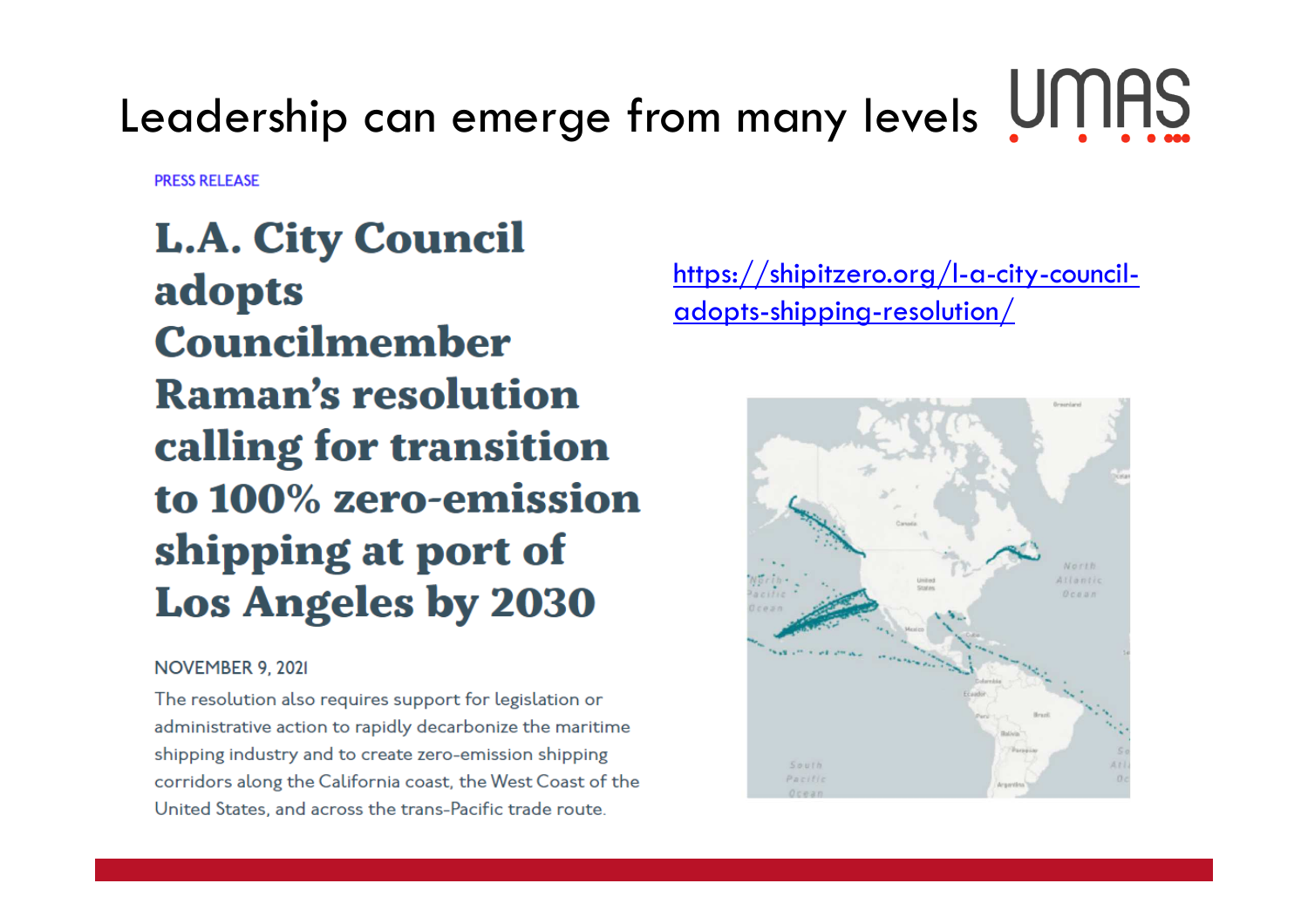## Leadership can emerge from many levels

- • **Individual countries can drive the early stages of the transition**, using policy to pus<sup>h</sup> zero-emission fuels and influencing neighbours and trading partners.
- • **Multiple countries may act in parallel** and in coordination to implement policies and<br>solutions.that.have.areater.impact solutions that have greater impact.
- • **CommitmentsCommitments** on commercial fleet<br>decarbonisation, ports and bunkering decarbonisation, ports and bunkering<br>infrastructure.cnd.creen.finance.con.move infrastructure and green finance can move<br>faster.than.the.IMO faster than the IMO.
- Global action led by the IMO may prove challenging in the early <sup>p</sup>hases, but will be highly impactful as the transition reaches scale.